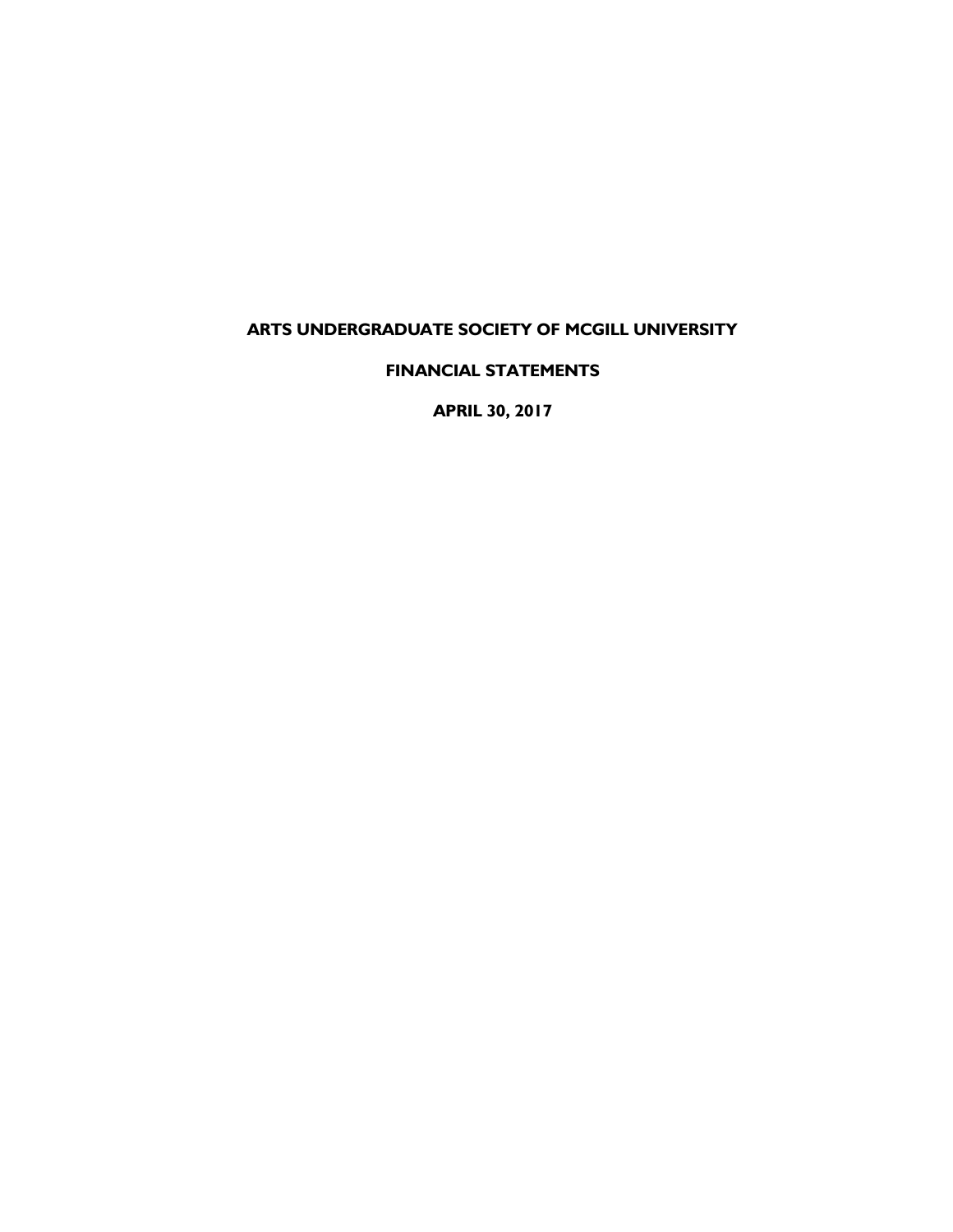|                                        | Page    |
|----------------------------------------|---------|
| Independent Auditor's Report           | $1 - 2$ |
| <b>Statement of Financial Position</b> | 3       |
| <b>Statement of Operations</b>         | 4       |
| Statement of Changes in Net Assets     | 5       |
| <b>Statement of Cash Flows</b>         | 6       |
| <b>Notes to Financial Statements</b>   | 7 - 11  |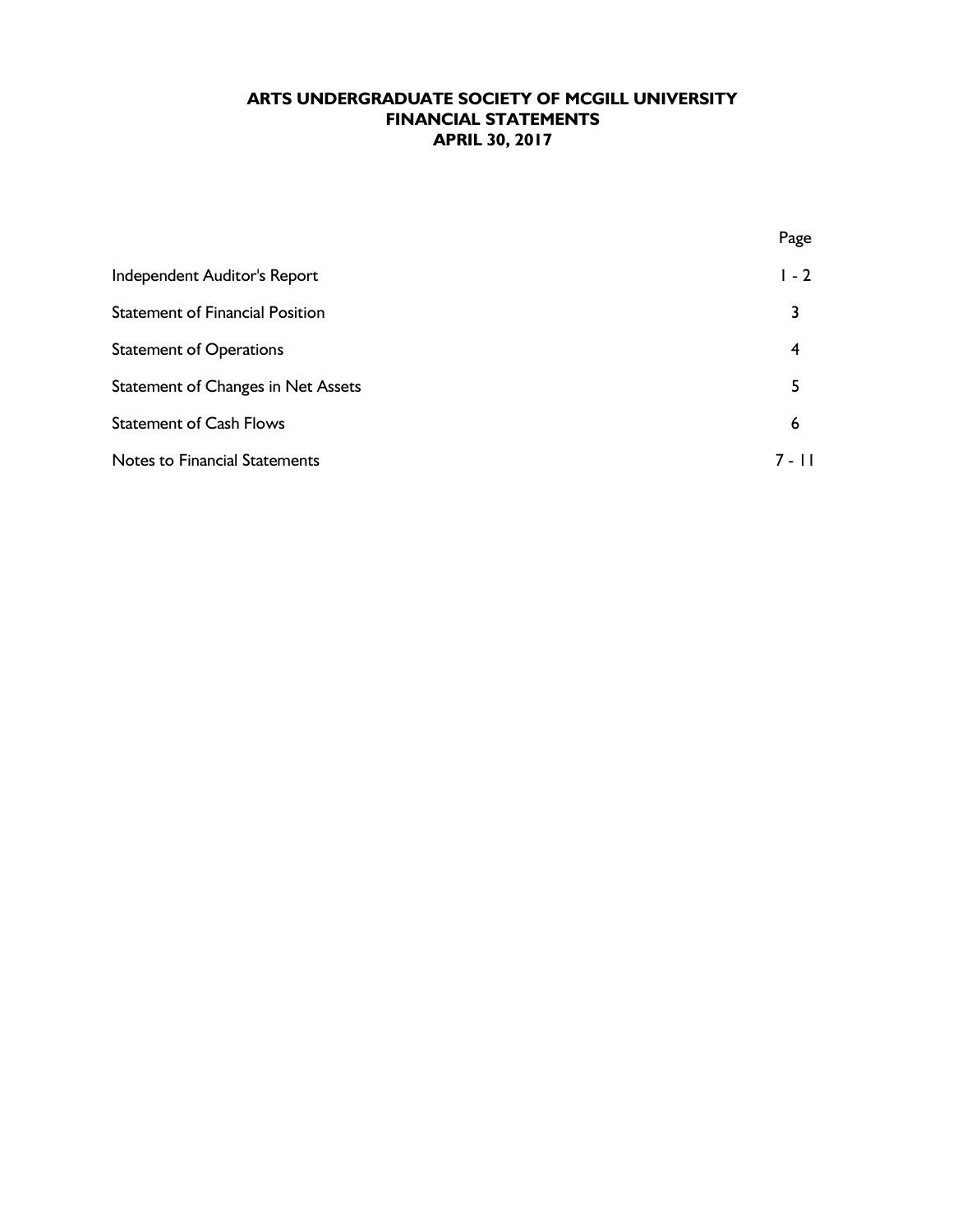

### INDEPENDENT AUDITOR'S REPORT

To the Members of Arts Undergraduate Society of McGill University

We have audited the accompanying financial statements of Arts Undergraduate Society of McGill University, which comprise the statement of financial position as at April 30, 2017, and the statements of operations, changes in net assets and cash flows for the year then ended, and a summary of significant accounting policies and other explanatory information.

#### *Management's Responsibility for the Financial Statements*

Management is responsible for the preparation and fair presentation of these financial statements in accordance with Canadian accounting standards for not-for-profit organizations, and for such internal control as management determines is necessary to enable the preparation of financial statements that are free from material misstatement, whether due to fraud or error.

#### *Auditor's Responsibility*

Our responsibility is to express an opinion on these financial statements based on our audit. We conducted our audit in accordance with Canadian generally accepted auditing standards. Those standards require that we comply with ethical requirements and plan and perform the audit to obtain reasonable assurance about whether the financial statements are free from material misstatement.

An audit involves performing procedures to obtain audit evidence about the amounts and disclosures in the financial statements. The procedures selected depend on the auditor's judgment, including the assessment of the risks of material misstatement of the financial statements, whether due to fraud or error. In making those risk assessments, the auditor considers internal control relevant to the entity's preparation and fair presentation of the financial statements in order to design audit procedures that are appropriate in the circumstances, but not for the purpose of expressing an opinion on the effectiveness of the entity's internal control. An audit also includes evaluating the appropriateness of accounting policies used and the reasonableness of accounting estimates made by management, as well as evaluating the overall presentation of the financial statements.

We believe that the audit evidence we have obtained is sufficient and appropriate to provide a basis for our qualified audit opinion.

1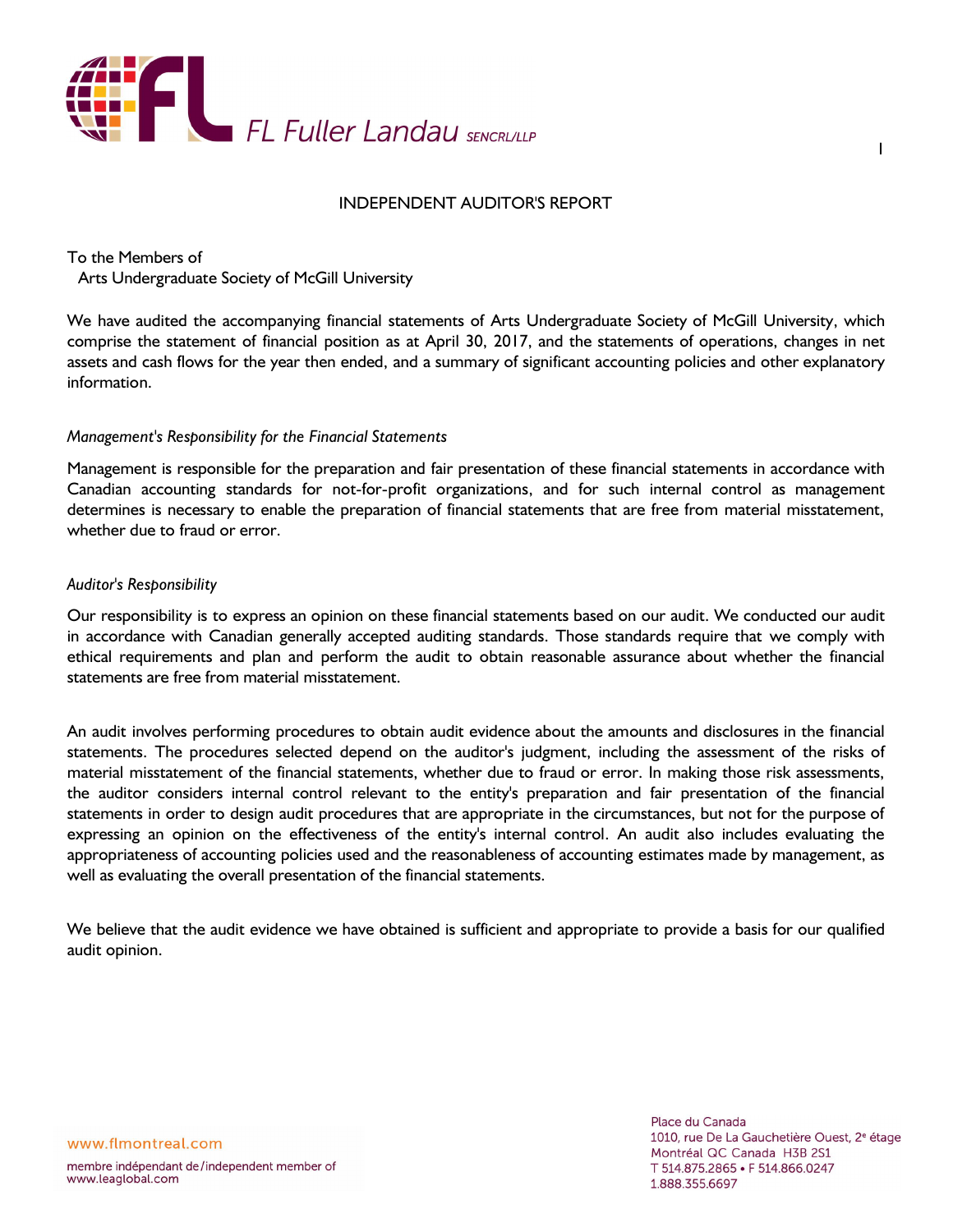## *Basis for Qualified Opinion*

In common with many not-for-profit organizations, the Association derives part of its receipts from the general public in the form of cash receipts, the completeness of which is not susceptible to satisfactory audit verification. Accordingly, our verification of these revenues was limited to the amounts recorded in the records of the Association. Therefore, we were not able to determine whether any adjustments might be necessary to contributions, excess of revenues over expenses and cash flows for the years ended April 30, 2017 and 2016, assets as at April 30, 2017 and 2016 and net assets as at April 30, 2017 and 2016.

## *Qualified Opinion*

In our opinion, except for the effects of the matter described in the Basis for Qualified Opinion paragraph, the financial statements present fairly, in all material respects, the financial position of Arts Undergraduate Society of McGill University as at April 30, 2017, and the results of its operations and its cash flows for the year then ended in accordance with Canadian accounting standards for not-for-profit organizations.

1

FL Fuller Landau LLP

Montreal, January 24, 2018



<sup>&</sup>lt;sup>1</sup> CPA auditor, CA, public accountancy permit No. A118902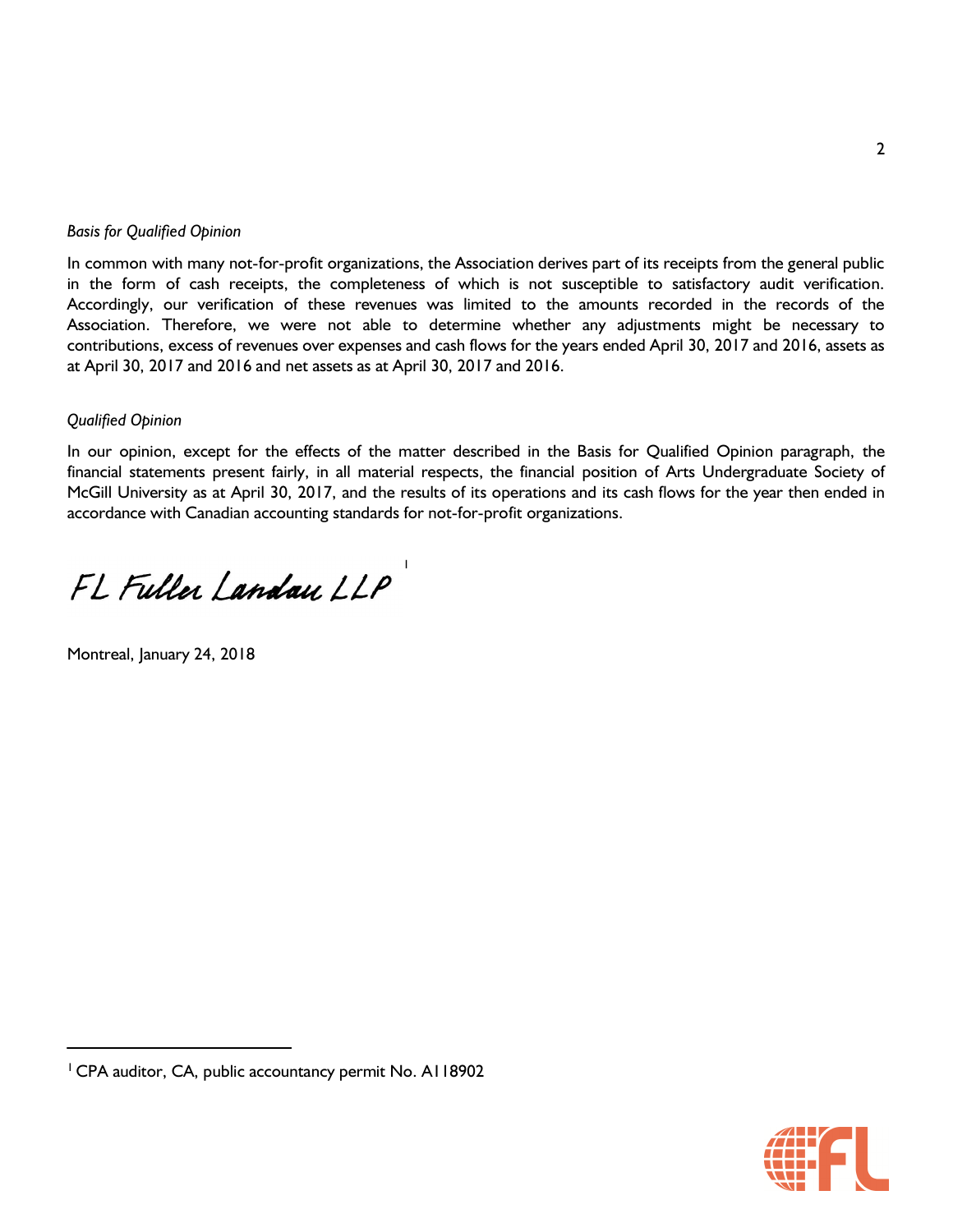## **ARTS UNDERGRADUATE SOCIETY OF MCGILL UNIVERSITY STATEMENT OF FINANCIAL POSITION AS AT APRIL 30, 2017**

|                                                   | 2017    | 2016    |
|---------------------------------------------------|---------|---------|
|                                                   | \$      | \$      |
| <b>ASSETS</b>                                     |         |         |
| Current                                           |         |         |
| Cash                                              | 361,057 | 57,732  |
| Term deposits (Note 3)                            | 35,567  | 200,000 |
| Accounts receivable (Note 4)                      | 34,442  | 133,935 |
| Prepaid expenses                                  | 7,120   | 22,798  |
|                                                   |         |         |
|                                                   | 438,186 | 414,465 |
| Capital assets (Note 5)                           | 29,625  | 20,757  |
|                                                   | 467,811 | 435,222 |
|                                                   |         |         |
| <b>LIABILITIES</b>                                |         |         |
| Current                                           |         |         |
| Accounts payable and accrued liabilities (Note 6) | 35,645  | 31,932  |
| <b>NET ASSETS</b>                                 |         |         |
|                                                   |         |         |
| Invested in capital assets                        | 29,625  | 20,757  |
| Unrestricted                                      | 402,541 | 382,533 |
|                                                   | 432,166 | 403,290 |
|                                                   | 467,811 | 435,222 |

On behalf of the Board,

**Marson**, Director

**Marshall**, Director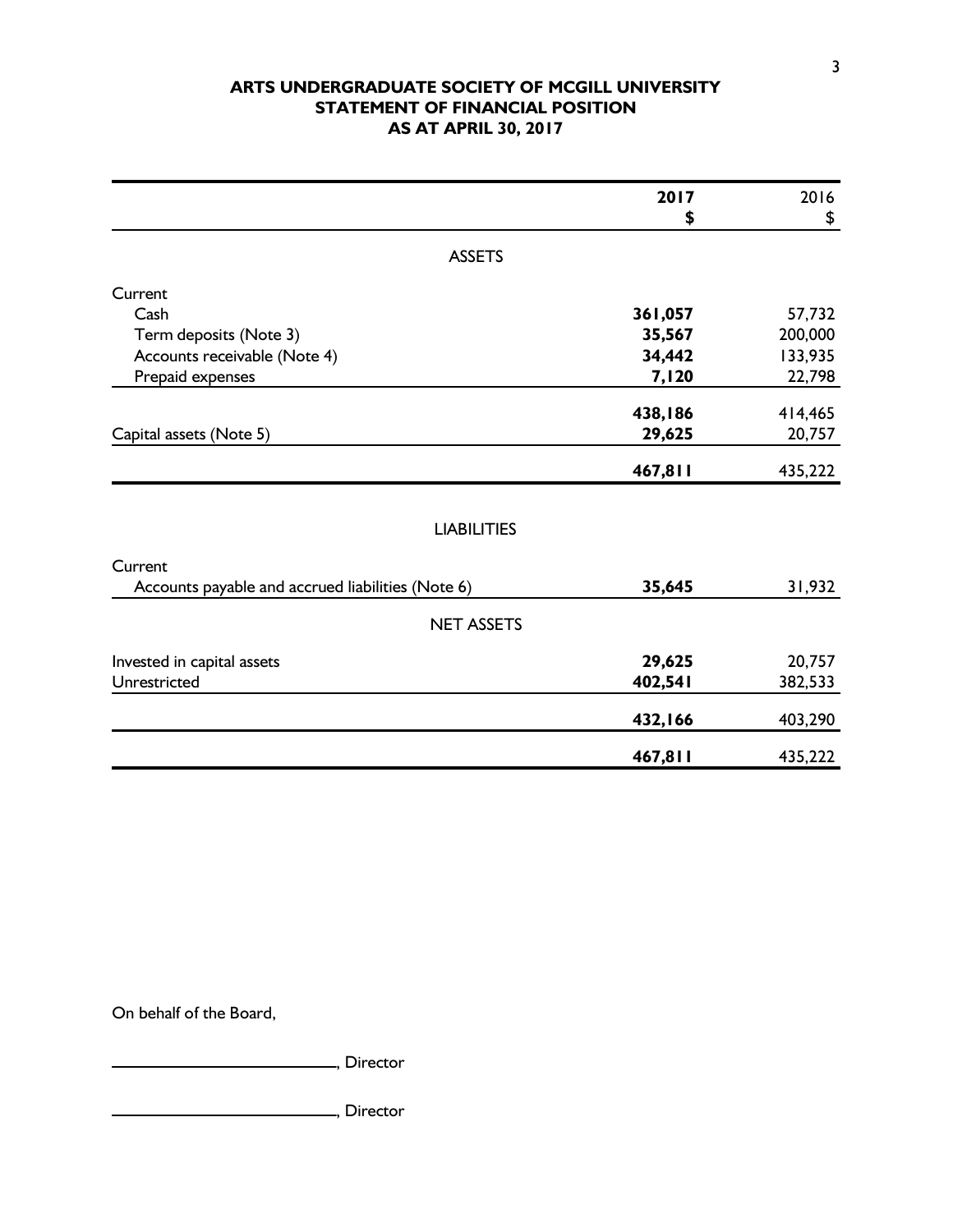## **ARTS UNDERGRADUATE SOCIETY OF MCGILL UNIVERSITY STATEMENT OF OPERATIONS FOR THE YEAR ENDED APRIL 30, 2017**

|                                  | 2017    | 2016     |
|----------------------------------|---------|----------|
|                                  | \$      | \$       |
|                                  |         |          |
| Revenues                         |         |          |
| Programs                         | 385,794 | 418,653  |
| <b>SNAX</b> store sales          | 197,300 | 171, 123 |
| Sponsorships                     | 41,590  | 41,337   |
| <b>Student fees</b>              | 207,604 | 200, 129 |
| Interest                         | 3,534   | 5        |
| Improvement fund allocations     | 27,877  | 43,193   |
|                                  | 863,699 | 874,440  |
|                                  |         |          |
| <b>Expenses</b>                  |         |          |
| Programs                         | 399,406 | 409,414  |
| <b>SNAX</b> store                | 170,682 | 119,379  |
| Sponsorships                     | 16,369  | 31,872   |
| Advertising and promotion        | 2,566   | 1,418    |
| Amortization of capital assets   | 12,464  | 14,301   |
| Contributions and subscriptions  | 11,800  | 32,433   |
| Equipment rental                 | 9,817   | 7,507    |
| Insurance                        | 9,075   | 8,722    |
| Interest and bank charges        | 1,180   | 1,443    |
| Office expenses                  | 66,101  | 71,361   |
| <b>Professional fees</b>         | 10,072  | 8,675    |
| Salaries and fringe benefits     | 84,209  | 102,561  |
| Travelling                       | 41,082  | 12,790   |
|                                  | 834,823 | 821,876  |
| Excess of revenues over expenses | 28,876  | 52,564   |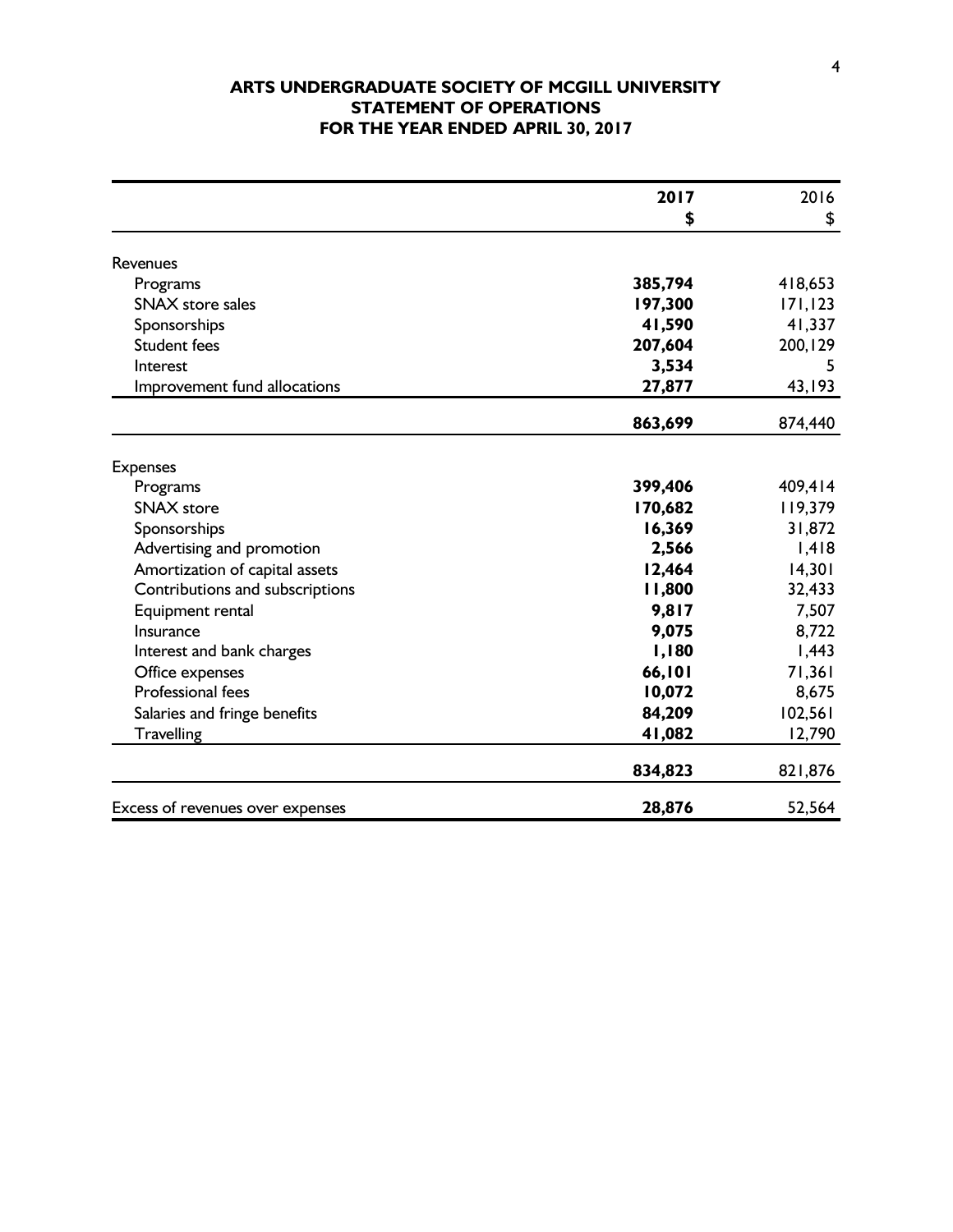## **ARTS UNDERGRADUATE SOCIETY OF MCGILL UNIVERSITY STATEMENT OF CHANGES IN NET ASSETS FOR THE YEAR ENDED APRIL 30, 2017**

|                                                  | Net assets<br>invested in<br>capital assets<br>\$ | Unrestricted<br>\$ | 2017<br><b>Total</b><br>\$ | 2016<br>Total<br>\$ |
|--------------------------------------------------|---------------------------------------------------|--------------------|----------------------------|---------------------|
| Balance, beginning of year                       | 20,757                                            | 382,533            | 403,290                    | 350,726             |
| Excess (deficiency) of revenues over<br>expenses | (12, 464)                                         | 41,340             | 28,876                     | 52,564              |
| Acquisition of capital assets                    | 21,332                                            | (21, 332)          |                            |                     |
| Balance, end of year                             | 29,625                                            | 402,541            | 432,166                    | 403,290             |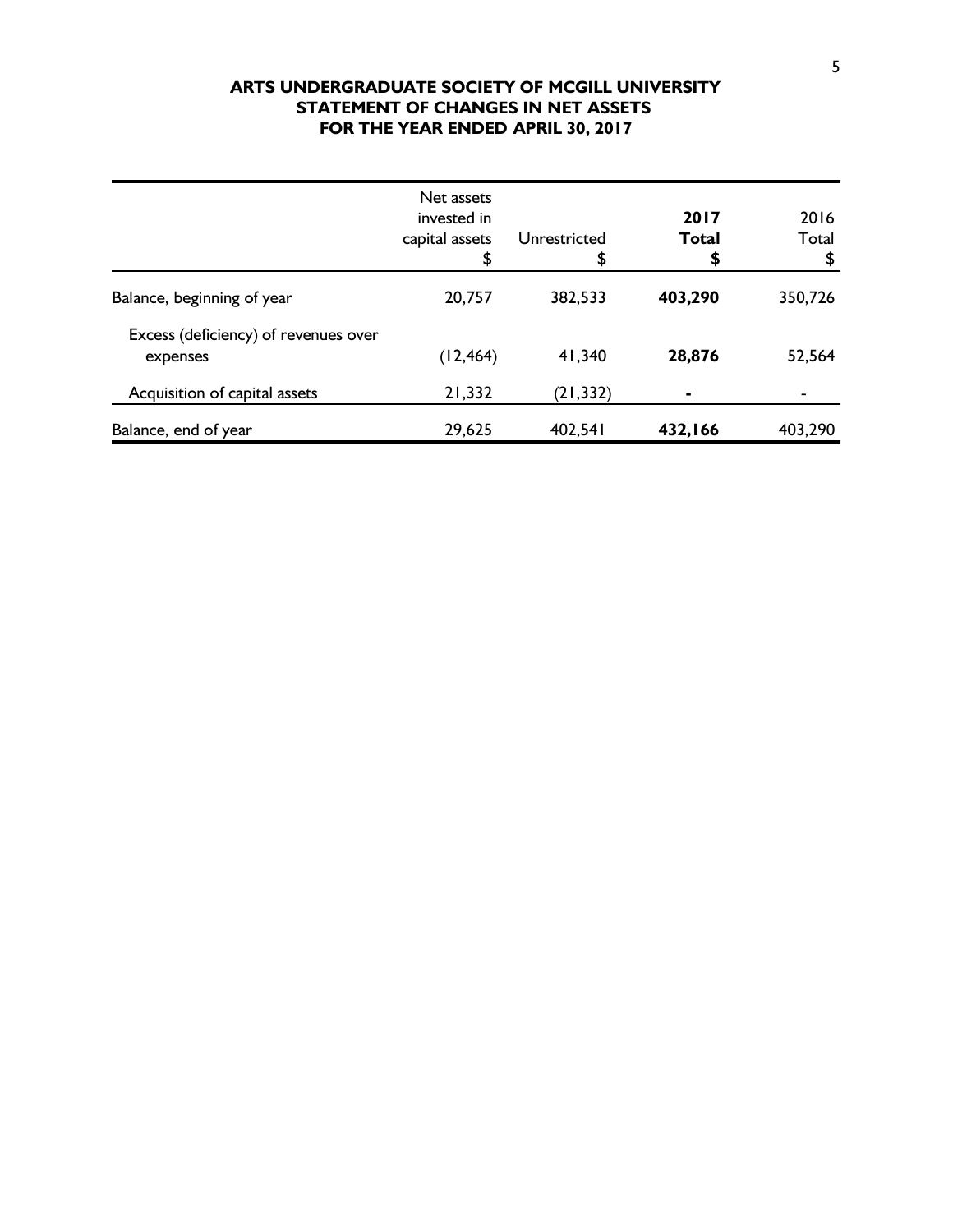## **ARTS UNDERGRADUATE SOCIETY OF MCGILL UNIVERSITY STATEMENT OF CASH FLOWS FOR THE YEAR ENDED APRIL 30, 2017**

|                                                              | 2017      | 2016      |
|--------------------------------------------------------------|-----------|-----------|
|                                                              | S         | \$        |
| Operating activities                                         |           |           |
| Excess of revenues over expenses                             | 28,876    | 52,564    |
| Item not requiring cash                                      |           |           |
| Amortization of capital assets                               | 12,464    | 14,301    |
|                                                              | 41,340    | 66,865    |
| Net change in non-cash items related to operating activities | 18,884    | (149,895) |
|                                                              | 160,224   | (83,030)  |
| Investing activities                                         |           |           |
| Acquisition of term deposits                                 | (35, 567) | (35,000)  |
| Proceeds from redemption of term deposits                    | 200,000   | 25,000    |
| Acquisition of capital assets                                | (21, 332) | (4, 967)  |
|                                                              | 143,101   | (14, 967) |
| Increase (decrease) in cash and cash equivalents             | 303,325   | (97, 997) |
| Cash and cash equivalents, beginning of year                 | 57,732    | 155,729   |
| Cash and cash equivalents, end of year                       | 361,057   | 57,732    |

Cash and cash equivalents consist of cash.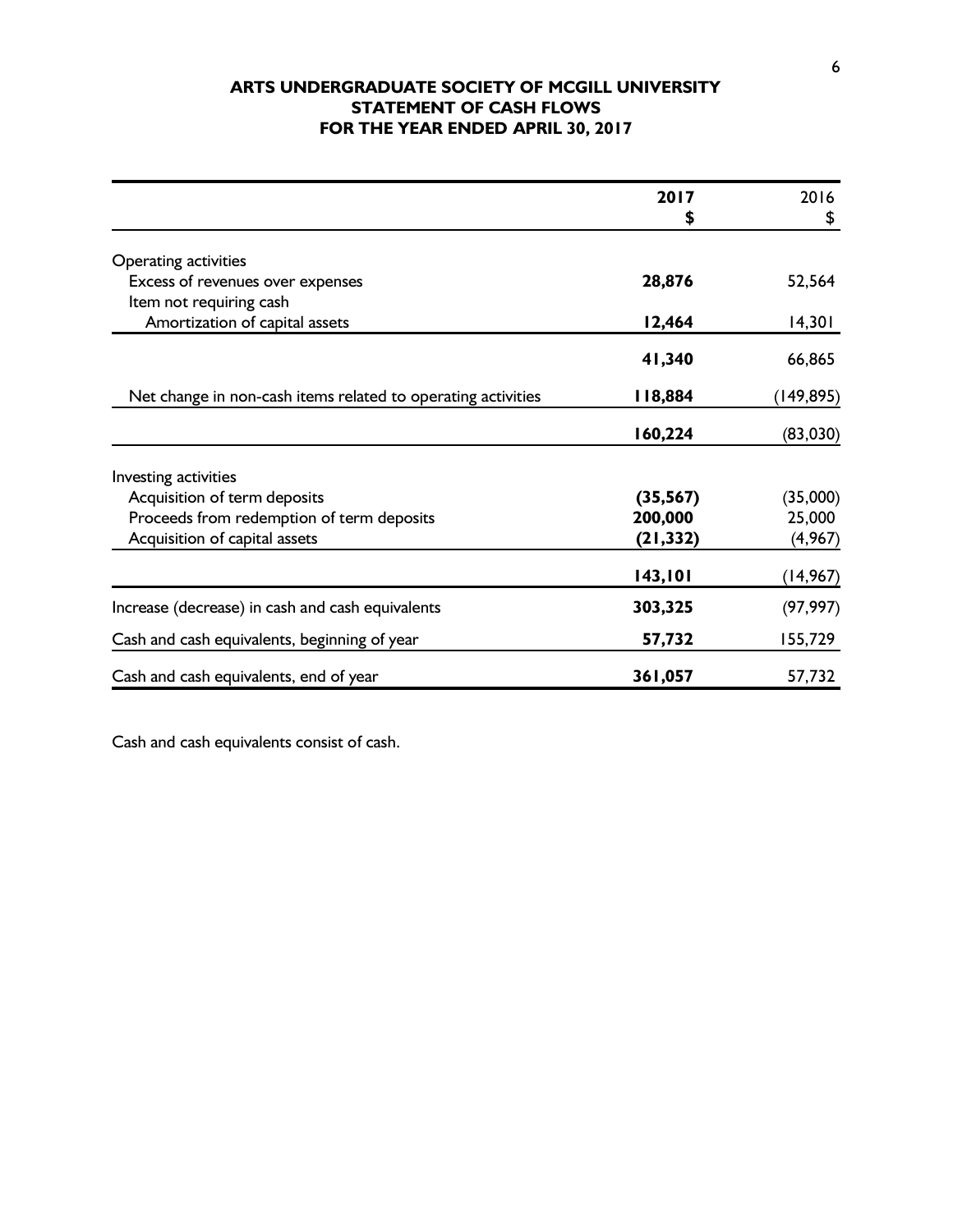#### **1. Statutes of incorporation and nature of activities**

Arts Undergraduate Society of McGill University is a student-run not-for-profit organization, incorporated under Part III of Quebec Companies' Act and is exempt from the payment of income taxes under the Income Tax Act.

The Association's objective is to promote and represent the welfare and interests of the students of the faculty of arts at McGill University by providing activities and services to enhance the educational, cultural, environmental and social conditions of its members.

### **2. Significant accounting policies**

The financial statements were prepared in accordance with Canadian accounting standards for not-forprofit organizations in Part III of the CPA Canada Handbook – Accounting and include the following accounting policies:

### **Revenue recognition**

Student fees are collected from students by McGill University and are recognized as revenues by the Association when the funds are collected by the University.

Sponsorships revenue is recognized by the Association when received or when collection is reasonably assured.

Programs revenues of the Association and its constituent associations are recognized as revenue in the period that the programs occurred.

Sales of goods from the SNAX convenience store are recognized when the goods are delivered and when the funds are collected.

Improvement fund allocations represent funds from the McGill University to provide assistance to the Association for maintenance and capital expenditures. These revenues are recognized following approval of expenses submitted by the Association to the McGill University.

Interest income is recognized on a time basis in the period in which it is earned.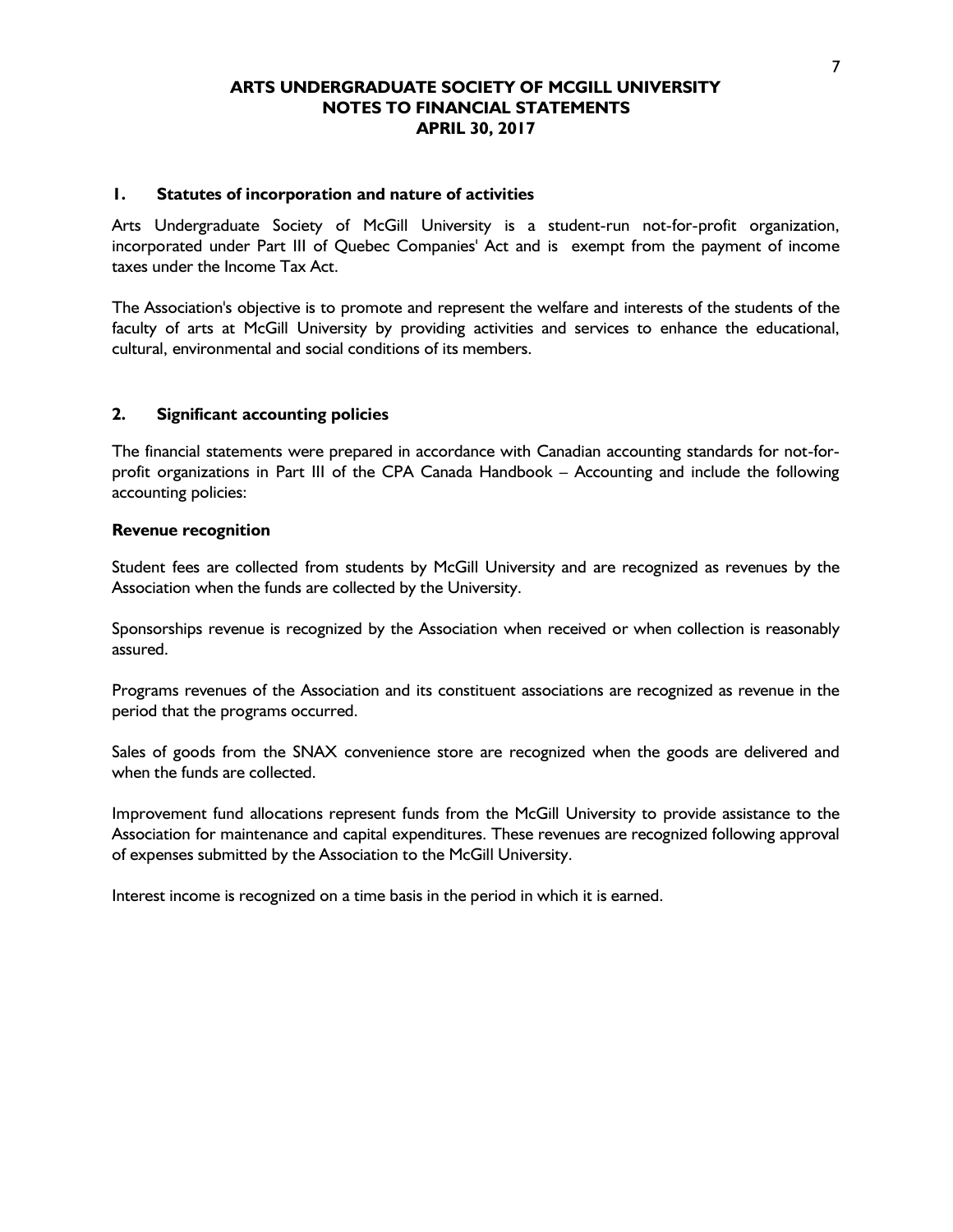#### **2. Significant accounting policies (continued)**

#### **Financial instruments**

Measurement of financial instruments

The Association initially measures its financial assets and financial liabilities at fair value, except for certain non-arm's length transactions.

The Association subsequently measures all its financial assets and financial liabilities at amortized cost.

Financial assets measured at amortized cost include cash, term deposits and accounts receivable.

Financial liabilities measured at amortized cost include accounts payable and accrued liabilities.

#### **Cash and cash equivalents**

The Association's policy is to disclose bank balances under cash and cash equivalents.

#### **Capital assets**

Capital assets are accounted for at cost. Amortization is calculated on their respective estimated useful lives using the straight-line method over the following periods:

|                    | Periods |
|--------------------|---------|
| <b>Furniture</b>   | 5 years |
| Office equipment   | 5 years |
| Computer equipment | 3 years |

#### **Impairment of long-lived assets**

Capital assets are tested for recoverability whenever events or changes in circumstances indicate that their carrying amount may not be recoverable. An impairment loss is recognized when the carrying amount of the asset exceeds the sum of the undiscounted cash flows resulting from its use and eventual disposition. The impairment loss is measured as the amount by which the carrying amount of the longlived asset exceeds its fair value.

#### **Use of estimates**

The preparation of these financial statements in conformity with Canadian accounting standards for notfor-profit organizations requires management to make estimates and assumptions that affect the reported amount of assets and liabilities, the disclosure of contingent assets and liabilities at the date of the financial statements and the reported amounts of revenues and expenses during the reported period. These estimates are reviewed periodically and adjustments are made to income as appropriate in the year they become known.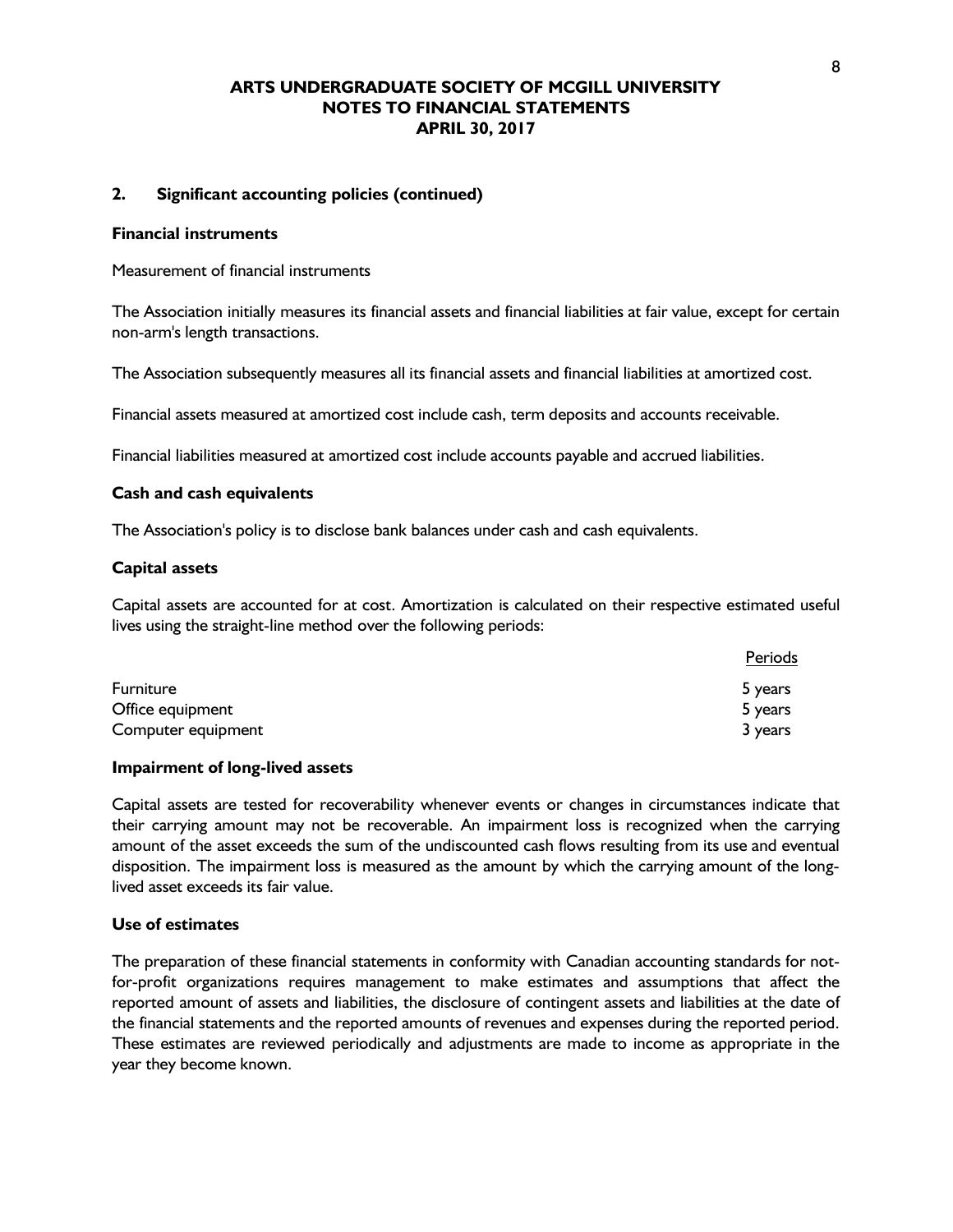### **2. Significant accounting policies (continued)**

## **Contributed services**

Volunteers contribute significant hours annually to assist the Association in carrying out its activities. Due to the difficulty in determining the fair value of this volunteer time, such contributions are not recognized in the financial statements.

The Association receives free rental of office space from McGill University, however, the value of this rent is difficult to estimate, and is therefore not included in the financial statements.

### **3. Term deposits**

|                                             | 2017   | 2016    |
|---------------------------------------------|--------|---------|
|                                             | \$     | \$      |
| Term deposit GIC - 0.65% due June 28, 2016  |        | 25,000  |
| Term deposit GIC - 0.80% due March 17, 2017 |        | 10,000  |
| Term deposit GIC - 1.75% due March 28, 2017 |        | 165,000 |
| Term deposit GIC - 0.50% due June 28, 2017  | 25,567 |         |
| Term deposit GIC - 0.50% due March 17, 2018 | 10,000 |         |
|                                             | 35,567 | 200,000 |
| <b>Accounts receivable</b><br>4.            |        |         |
|                                             | 2017   | 2016    |
|                                             | S      | \$      |
| <b>Student fees</b>                         | 6,566  | 6,296   |
| Programs                                    | 27,876 | 127,639 |
|                                             | 34,442 | 133,935 |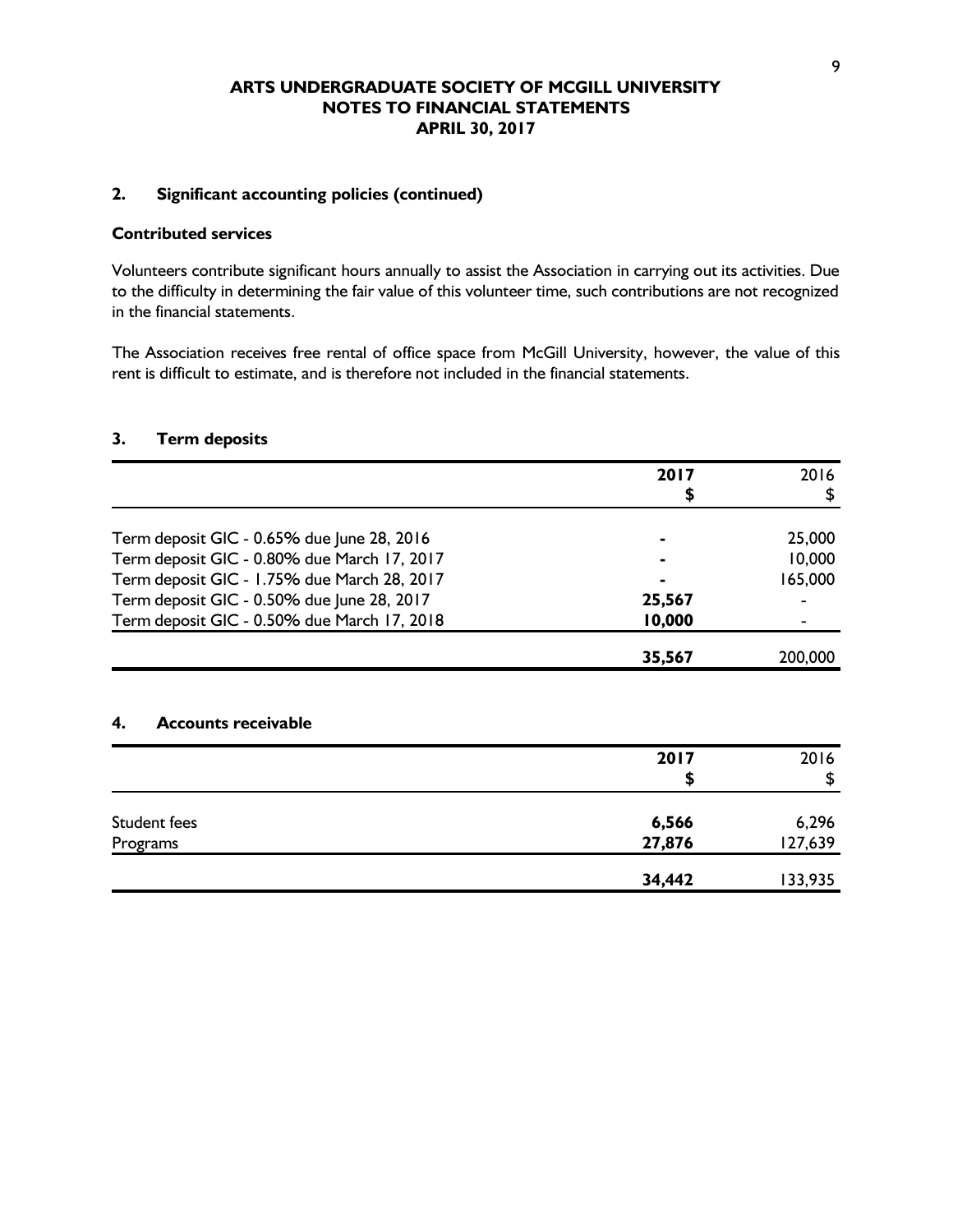## **5. Capital assets**

|                                      | Cost<br>\$       | Accumulated<br>amortization<br>\$ | 2017<br><b>Net book</b><br>value | 2016<br>Net book<br>value<br>S |
|--------------------------------------|------------------|-----------------------------------|----------------------------------|--------------------------------|
| <b>Furniture</b><br>Office equipment | 31,828<br>10,228 | 11,398<br>7,223                   | 20,430<br>3,005                  | 5,749<br>4,862                 |
| Computer equipment                   | 20,266           | 14,076                            | 6,190                            | 10,146                         |
|                                      | 62,322           | 32,697                            | 29,625                           | 20,757                         |

## **6. Accounts payable and accrued liabilities**

|                                             | 2017            | 2016<br>\$      |
|---------------------------------------------|-----------------|-----------------|
|                                             |                 |                 |
| Trade accounts payable<br>Sales tax payable | 32,063<br>3,582 | 28,766<br>3,166 |
|                                             | 35,645          | 31,932          |

## **7. Financial instruments**

## **Risks and concentration**

The Association is exposed to various risks through its financial instruments, without being exposed to concentrations of risk. The following analysis provides a measure of the Association's risk exposure at the balance sheet date of April 30, 2017.

## **Market risk**

Market risk is the risk that the fair value or future cash flows of a financial instrument will fluctuate because of changes in market prices. Market risk comprises three types of risk: currency risk, interest rate risk and other price risk. The Association is mainly exposed to interest rate risk.

## **Interest rate risk**

Interest rate risk is the risk that the fair value or future cash flows of a financial instrument will fluctuate because of changes in market interest rates. The Association is exposed to interest rate risk on its fixed interest rate term deposits which subjects it to a fair value risk.